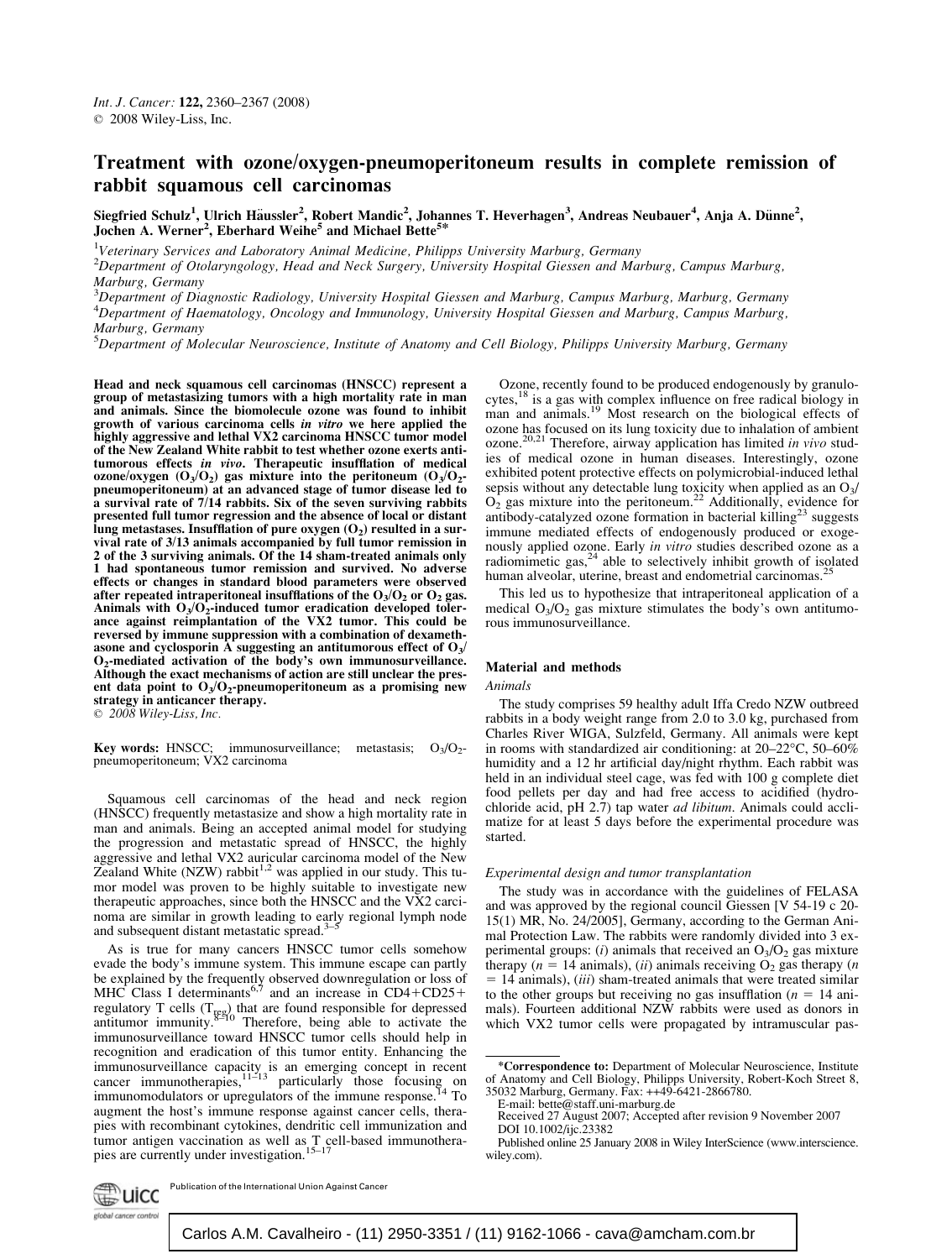

FIGURE  $1$  – Depicted is the experimental design of this study for  $(a)$ the treatment scheme and  $(b)$  the retake rate after immune suppression of the rabbits. \*Time points of blood withdrawal

sages. Fresh tumor cell suspension was derived from the hind leg tumor of donor rabbits as described previously. $4$  The animals of all experimental groups were sedated with 5 mg/kg body weight xylazine intramuscularly (Rompun<sup>®</sup>, Bayer Vital, Leverkusen, Germany) and received a slow subcutaneous injection of  $1-2 \times$  $10<sup>7</sup>$  vital tumor cells suspended in a volume of 0.3 ml into the area between the central auricular artery and the caudal margin at the dorsal middle-third of the right ear, as described in detail elsewhere.<sup>1,4,26</sup> Tumor growth was allowed for 14 days (for experimental design see Fig. 1a). On Day 14, the daily therapeutic treatment with  $O_3/O_2$  gas mixture or pure  $O_2$  was initiated lasting for a period of 5 days. For this purpose, animals were premedicated with 0.1 ml/kg body weight glycopyrrolate (Robinul®, Riemser Arzneimittel AG, Greifswald, Germany) subcutaneously, followed by a short anesthesia by application of 0.3 ml/kg body weight medetomidine hydrochloride (Domitor®, Pfizer, Karlsruhe, Germany) intramuscularly plus 0.3–0.6 ml/kg body weight propofol (Propofol 1% Fresenius, Fresenius Kabi Deutschland, Germany) intravenously into the ear vein. After treatment, 0.3 ml/kg body weight of the antagonist atipamezole hydrochloride (Antisedan<sup>88</sup>, Pfizer, Karlsruhe, Germany) was applied intravenously. The sham group was treated likewise and served as a control. Animals of the  $O_3/O_2$  group received an insufflation of the  $O_3/O_2$  gas mixture and rabbits of the  $O_2$  group received an insufflation of pure medical oxygen into the peritoneum. The ozone gas processor Medozon<sup>1</sup> (Herrmann Apparatebau, Kleinwallstadt, Germany; license holder) was used for the generation and intraperitoneal insufflation of the  $O_3/O_2$  gas mixture and the  $O_2$  gas volume. An integrated intraab-<br>dominal pressure control (IAPC) in the Medozon<sup>IP</sup> gas processor dominal pressure control (IAPC) in the Medozon<sup>IP</sup> gas processor avoids high abdominal pressures during the insufflation process. This novel Medozon<sup>IP</sup> gas processor has been invented by S. Schulz, the first author of this report and was recently patented (Az: DE102004017599.3; PCT/DR2005/000597; EP05740628.2- 2310; patent holder Transmit GmbH Giessen, Germany). The freshly synthesized  $O_3/O_2$  gas mixture or pure medical  $O_2$  gas was immediately insufflated from the Medozon<sup>IP</sup> O<sub>3</sub>/O<sub>2</sub> gas generator into the peritoneum of the rabbits via a sterile Ozon-Kit (Ozone-Set ip REF HAB no. 18052, Herrmann Apparatebau, Kleinwallstadt, Germany). The Ozon-Kit consists of a plastic tube of 150 mm length and a sterile filter at the side of which it is connected to the outlet of the Medozon<sup>IP</sup> generator. The tube of the Ozon-Kit was automatically flushed with approximately 10 ml of

the requested gas to remove air from the tube when the stopcock was opened to the "backflush" of the Medozon<sup>IP</sup> generator. The  $O<sub>3</sub>/O<sub>2</sub>$  gas mixture was applied in standardized volume of 80 ml/ kg body weight containing 50  $\mu$ g O<sub>3</sub> per milliliter gas mixture corresponding to a contingent of 2.5%  $O_3$  and 97.5% medical  $O_2$ . The stopcock connected to a Vasofix R Braunuele R (17G, Braun Melsungen AG, Melsungen, Germany) that was implanted into the right lower quadrant of the abdomen was used for IAPC during the insufflation process and allowed control of the actual IAP. Analogously, animals of the sham group were anesthetized and connected to the Medozon<sup>IP</sup> processor, but received no gas insufflation. All animals were observed until Day 90 post tumor cell transplantation. Their general health condition was monitored and the body weight, the size of the primary right ear tumor and the parotid lymph nodes were measured daily using the calliper Sylvac SA, Swiss system. To prevent animals from early death due to severe local infection at the tumor site or massive bleeding in the course of primary tumor development, ablation of the ear 1–2 cm proximal to the tumor was performed under anesthesia with 0.1 ml/kg body weight glycopyrrolate subcutaneously, followed

by intramuscular injection with a combination of 5 mg/kg body weight xylazine and 70 mg/kg body weight ketamine. Signs of distress, pain or cachexy—defined as weight loss above 20%—were always criteria for euthanization as recommended by the Canadian Council on Animal Care.<sup>27</sup> Furthermore, criteria for grading of adverse effects before and after  $O_3/O_2$  therapy were recorded according to the Cancer Therapy Evaluation Program<sup>28</sup> during the whole period of observation.

## Immune suppression

The 6 rabbits of this report with complete remission of the VX2 tumor after insufflation of  $O_3/O_2$  gas mixture into the peritoneum  $(O_3/O_2$ -rem) were divided into 2 groups. Animals in one group were immune suppressed by a combination of dexamethasone (Dex; Dexa, Jenapharm, Jena, Germany; 1.5 mg/kg body weight; subcutaneous) and cyclosporin A  $(CSA, Sandimmun<sup>(8)</sup>, Novartis)$ Pharma, Nuremberg, Germany, 20 mg/kg body weight, subcutaneous) (O<sub>3</sub>/O<sub>2</sub>-rem + Dex/CSA,  $n = 3$ ), animals of the second group were sham-treated  $(O_3/O_2$ -rem + sham,  $n = 3$ ). A one-time dosage of dexamethasone was given on Day  $-2$  subcutaneously together with the first CSA injection (Fig. 1b). Immune suppression was maintained by daily applications of 20 mg CSA/kg body weight given subcutaneously for 11 consecutive days. One additional rabbit that received the tumor suspension for the first time  $(control + sham)$  was used as control for the aggressiveness of the tumor suspension. Another rabbit that was immune suppressed by  $Dex/CSA$  (control +  $Dex/CSA$ ) was used to monitor for possible effects of the immune suppressant agents on the take rate of the tumor. All rabbits used in this experimental part of the study received the same VX2 cell suspension derived from 1 donor rabbit. Two days after application of the first injection of the immune suppressant agents or sham treatment, all rabbits received an inoculation of the VX2 tumor cell suspension similar to the inoculation described earlier. To enhance the number of possible tumors, VX2 suspension was injected in both ears. The retake rate of the reimplanted tumor cell suspension was determined on Day 14 after inoculation.

#### Computed tomography

Rabbits were premedicated with 0.1 ml/kg body weight glycopyrrolate subcutaneously and anaesthetized with a combination of 5 mg/kg xylazine and 30 mg/kg ketamine by intramuscular injection. Computed tomography of the thorax was generated with the Siemens Somatom Plus 4 (Siemens, Erlangen, Germany).

# Blood parameters

Arterial blood samples from the central auricular artery of the left tumor free ear were taken on Day 14 post inoculation (directly before the first gas insufflation/sham treatment) and on Day 19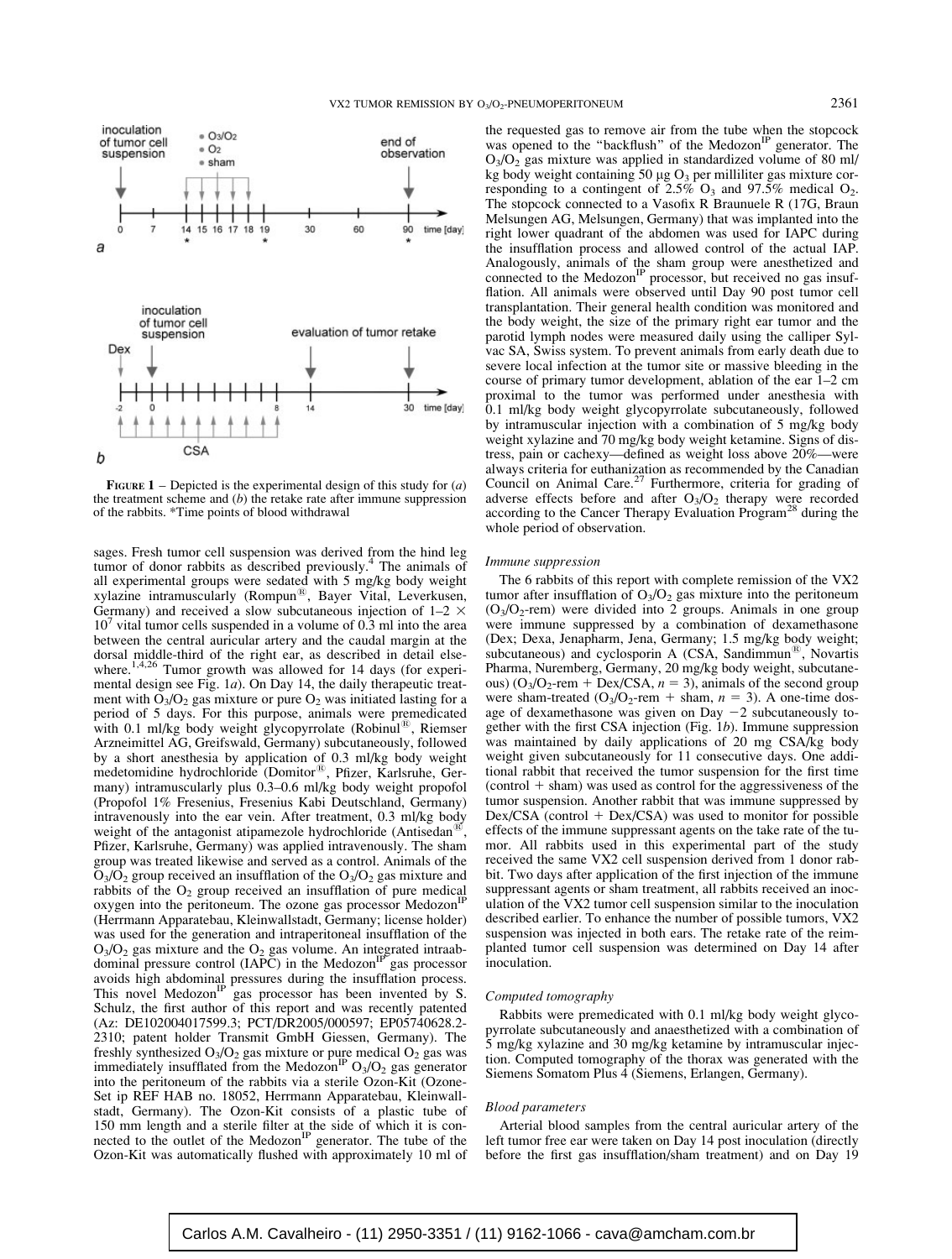post inoculation (24 hr after the last gas insufflation/sham treatment). Additional blood samples were taken on Day 90 from the  $O_3/O_2$ -rem animals (Fig. 1*a*). For hematological investigations we used an autoanalyzer (Vet abc<sup>TM</sup> Animal Blood Counter, ABX Diagnostics, Goettingen, Germany), that has been carefully adjusted and validated for the analysis of rabbit blood. For differential blood counts the RBC count was determined together with the hematocrit (HCT) and hemoglobin (HGB). White blood cells were further differentiated into granulocytes, lymphocytes and monocytes. Data were expressed as mean values  $\pm$  SEM. For clinical chemistry investigations creatinine, GOT, and GPT values were measured with the Reflovet<sup>®</sup> Plus system (Roche Diagnostics, Mannheim, Germany) to monitor for kidney and liver functions.

#### **Statistics**

For comparison of survival rates of the 3 experimental groups the log rank test was performed considering  $p < 0.05$  as significant. The survival probability of rabbits calculated from the time of tumor cell inoculation until Day 90 was depicted according to the Kaplan–Meier method. The time to tumor clearance (TTC) probability was calculated from the time when the size of the solid auricular tumor dropped under 5% of the volume measured on Day 14 post tumor cell inoculation, a time point when a solid auricular tumor had developed and gas insufflation therapies or sham treatment started. Statistical differences in mean body weight between the experimental groups were evaluated at daily intervals with the unpaired Student's  $t$  test with 2 tail  $p$  values. To evaluate possible adverse effects due to the insufflation of  $O_3/O_2$ , pure  $O_2$ or sham treatment, blood parameter were measured shortly before the first gas insufflation or sham treatment (Day 14) and 24 hr after the last gas insufflation or sham treatment (Day 19). Statistic differences within each experimental group were calculated by the paired Student's t test with 2 tailed p-values. The GraphPad Prism version 4.00 for Windows (GraphPad Software, San Diego, CA, www.graphpad.com) was used for all statistical calculations.

### Results

To test the hypothesis that intraperitoneal application of a medical  $O_3/O_2$  gas mixture is an effective antitumor approach, we subjected 42 NZW rabbits to unilateral inoculation with a VX2 tumor cell suspension into the subcutis of the right ear. All 42 animals developed a solid VX2 tumor at the site of inoculation. One animal died prior to the therapeutic session due to undefined reasons. On Day 14 after inoculation, when tumors had reached a mean size of 6,082 mm<sup>3</sup>  $\pm$  515 mm<sup>3</sup>, rabbits were randomly divided into 3 groups of 14 or 13 animals each. The group, that received a daily intraperitoneal insufflation of the  $O<sub>3</sub>/O<sub>2</sub>$  gas mixture over 5 consecutive days, exhibited a survival rate of  $50.0\%$  (Fig. 2a). The probability of survival, calculated by the log rank test, demonstrated a significant increase ( $p = 0.0006$ ) in the O<sub>3</sub>/O<sub>2</sub>-treated group compared to the sham-treated group (7.1%) (Fig. 2a). Difference of the survival probability between the  $O_3/O_2$ -treated group and the  $O<sub>2</sub>$ -treated group were calculated as nonsignificant but the p value of 0.0559 suggest that the insufflation of the  $O_3/O_2$ gas mixture is more efficient than that of pure medical  $O_2$ (Fig. 2*a*). The mean survival time for  $O_3/O_2$ -treated rabbits was 87.5 days, which is close to the end point of the total observation period (Day 90). In sharp contrast, the mean survival time for  $O_2$ treated rabbits was 51 days, which is comparable to that of the one survivor in the sham group (47.5 days) that exhibited a spontaneous remission of the tumor. Figure 2b depicts the TTC in the 3 experimental groups. The TTC in the  $O_3/O_2$ -treated group (42.9%) is significantly higher ( $p = 0.0243$ ) than that of the sham-treated group (7.1%). All 6 O<sub>3</sub>/O<sub>2</sub>-treated rabbits that had cleared the auricular tumor within 2–3 weeks after therapeutic intervention were completely free of cancer. The spontaneous remission of the tumor in one of the sham-treated rabbits on Day 45 and the tumor clearance observed in the  $O<sub>2</sub>$ -treated animals on Day 68 and 85



FIGURE 2 – Kaplan–Meier plots showing the survival probability  $(a)$  and the time to tumor clearance probability [TTC,  $(b)$ ] of rabbits  $(n = 41)$  that have developed a solid auricular VX2 tumor on Day 14 after VX2 tumor inoculation. (*a*) The survival probability of rabbits receiving the  $O_3/O_2$  treatment was superior to sham-treated rabbits (*p*  $r = 0.0006$ ) but was not significantly different from that of the O<sub>2</sub>treated group ( $p = 0.0559$ ) as calculated by the log rank test. The survival probability of  $O_2$ -treated rabbits did not differ significantly from that of sham-treated rabbits ( $p = 0.2448$ ). (b) The TTC probability significantly varied between O<sub>3</sub>/O<sub>2</sub>-treated and sham-treated rabbits (p 0.0243) but not between  $O_3/O_2$ - and  $O_2$ -treated rabbits (p 0.0665). Also, there was no significant difference in the TTC probability between the O<sub>2</sub> and sham groups ( $p = 0.5781$ ). Statistically significant changes were marked with  $p < 0.05^*$ ;  $p < 0.001^{***}$ ; ns, not significant. Shown in brackets are the numbers and percentages of surviving animals on Day 90.

occurred at a much later time point than in the  $O_3/O_2$ -treated rabbits. This suggests a specific therapeutic effect of the  $O_3/O_2$  gas mixture on tumor clearance in this group, however, there was rather a trend than a significant difference between the TTCs of  $O_3/O_2$ -treated and  $O_2$ -treated animals ( $p = 0.0665$ ).

Figure 3 shows a representative sequence of different tumor stages demonstrating primary tumor regression of the auricular tumor after  $O_3/O_2$  treatment until complete remission (Fig. 3a) or progression of the tumor to the final stage, which is characterized by strong ulceration and massive bleeding shortly before death (Fig. 3b).

To analyze, whether the treatment results in a regression and/or prevention of distant lung metastases in the thorax, which is typical for advanced VX2 tumor disease in rabbits,<sup>4,29</sup> we scanned the complete thorax of the animals with regression of the primary tumor for the presence of metastases using computed tomography (CT). In all 3 experimental groups lung metastases were absent in rabbits with remission of the primary auricular tumor (Fig. 4a). Contrary to the rabbits with tumor remission, all animals with persisting auricular tumors at Day 90 regularly exhibited numerous lung metastases (Fig. 4b).

The observation that reimplanted VX2 tumor cells were rejected in rabbits with tumor remission after perilesional treatment with  $IL-2^{30}$  prompted us to test whether reimplantation of VX2 carcinoma cells will also fail in rabbits with tumor remission after  $O_3/O_2$  treatment. To test this, we divided the 6  $O_3/O_2$ -rem animals from the present experiment into 2 groups. Each animal received a bi-auricular injection of the VX2 tumor cell suspension to raise the number of possible tumors. One group was immune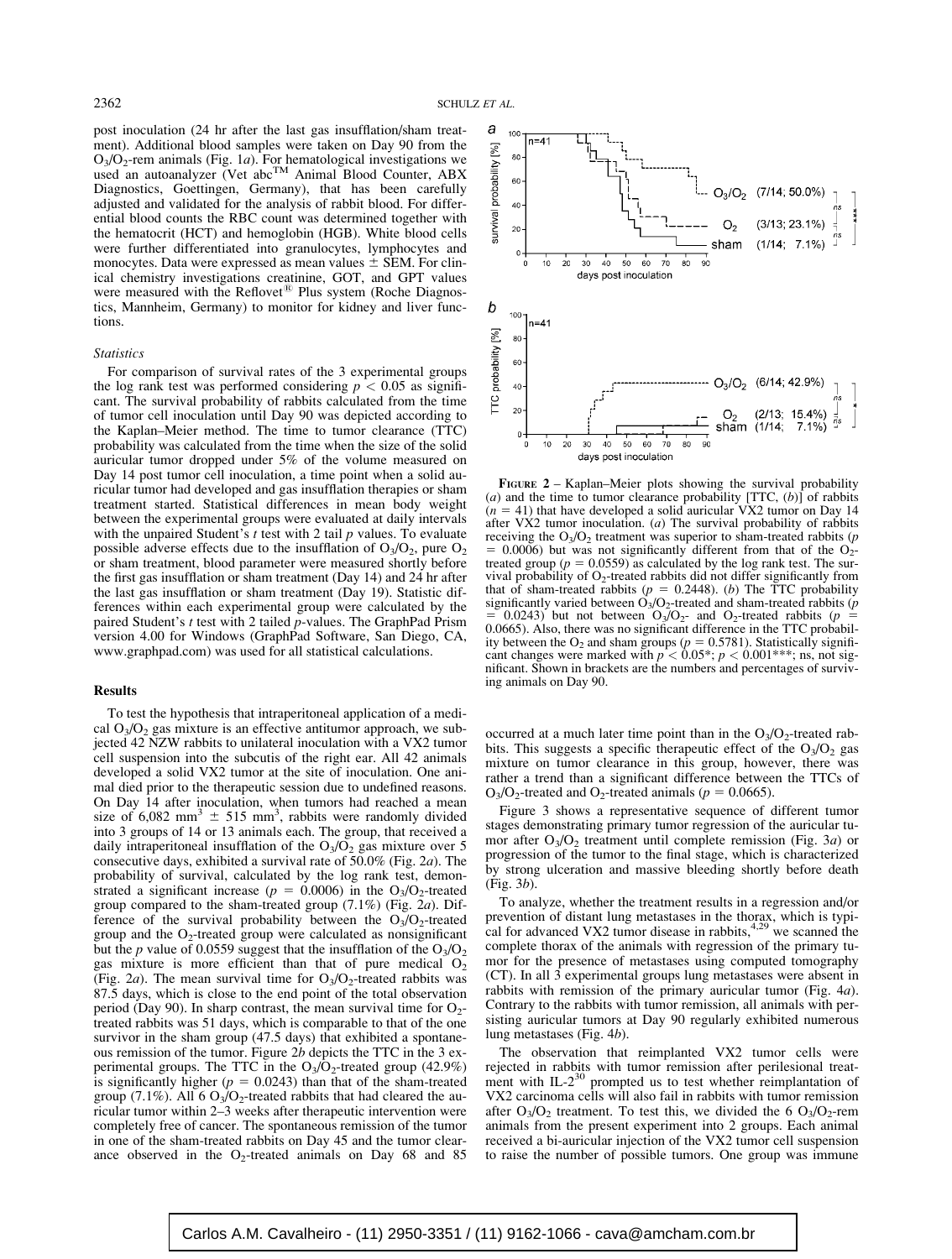# VX2 TUMOR REMISSION BY  $O_3/O_2$ -PNEUMOPERITONEUM 2363



FIGURE  $3$  – Growth and development of the VX2 tumor cells in the right ear of NZW rabbits after inoculation. Panel (a) shows representative macroscopic views of a solid auricular VX2 tumor in the right ear of a rabbit on Day 14 after tumor cell inoculation and different stages of remission after  $O_3/O_2$  therapy  $(O_3/O_2$ -pneumoperitoneum). The spontaneous tumor remission observed in one sham-treated rabbit and the 2 remissions after O<sub>2</sub> gas insufflation were similar (macroscopic views are not shown). Note, that only a small scar of the remitted auricular tumor remained on Day 90, the end point of our observation period. In sharp contrast, in rabbits that succumbed to tumor progression the auricular tumor continued growing resulting in severe ulcerations associated with massive bleeding and onset of local infections introducing the final stage of this tumor disease (b, representative stages of the same rabbit are shown). Depicted are tumor stages on Days 14, 27, 35, and at the end of the observation period (90 days or 42 days in case of death).

suppressed by Dex and CSA  $(n = 3)$ , the other group was shamtreated as described earlier ( $n = 3$ ). As expected, all sham-treated animals were protected for retake of the VX2 tumors, since no auricular tumors developed within the observation period of 90 days (Table I). In sharp contrast, immune suppressed animals developed tumors in 4 out of 6 tumor cell reinoculations (Table I). Tumor growth and size in these animals did not show any difference to the auricular tumors previously measured in immune competent rabbits of the sham group.

To test whether  $O_3/O_2$  therapy has any adverse effects, we measured the intraabdominal pressure (IAP) during the insufflation process and analyzed weight development and some of the major blood parameters that frequently serve as indicators for adverse effects by the common toxicity criteria.<sup>28</sup> Measurement of the IAP in our rabbits revealed no pressure above 5 mbar at any time. Body weight analysis revealed a maximal drop of about 8.1% ( $p < 0.001$ ) in the O<sub>3</sub>/O<sub>2</sub>-treated group compared to the mean body weight on Day 14 directly before starting the first therapeutic session (Fig.  $5a$ ). In comparison, the mean body weight dropped maximally 5.0% ( $p < 0.072$ ) in the O<sub>2</sub>-treated group and 1.5% ( $p < 0.299$ ) in the sham-treated group (Fig. 5*a*). After the end of the daily therapeutic gas insufflations or sham interventions, the body weight increased in all groups and reached comparable values on Day 42.

Measurement of blood parameters on Day 19 (24 hr after the last  $O_3/O_2$  gas insufflation or sham treatment) exhibited a slight increase in WBC count (Fig. 5b). Other values such as RBC count, HGB, HCT, GOT and GPT remained within the physiological range (Fig. 5b).

#### Discussion

We have shown for the first time that intraperitoneal application of a medical  $O_3/O_2$  gas mixture eradicates a highly metastasizing cancer at a high rate without exhibiting major adverse effects. The effectiveness of this new method is supported by the complete remission of the primary tumor along with prevention and/or remission of local and distant metastases, that is significantly higher than the observed spontaneous remission rate in shamtreated animals and in line with published observations in the VX2 tumor cell model of the NZW rabbit.<sup>4</sup> Previously we reported, that local metastases of the parotid lymph node were present with a probability of 62.5% on Day 14 and 100% on Day  $32$  after inoculation of the VX2 tumor cell suspension.<sup>1</sup> Thus, the presence of metastases during the therapeutical  $O_3/O_2$  session is highly likely. Interestingly, Hough et al. found VX2 tumor associated granulocytosis to be an indicator of metastatic spread to the lungs.<sup>32</sup> Similarly, on Day 19 after tumor cell inoculation we observed a mild granulocytosis in all animals possibly pointing to the presence of lung metastases. Our observation that all rabbits with remission of the primary tumor were macroscopically free of metastases, exhibiting no cicatrices in the lung indicates that  $O_3/$  $O<sub>2</sub>$  therapy is not only able to prevent but also to clear distant metastases. Therefore, we conclude that  $O_3/O_2$  therapy is effective in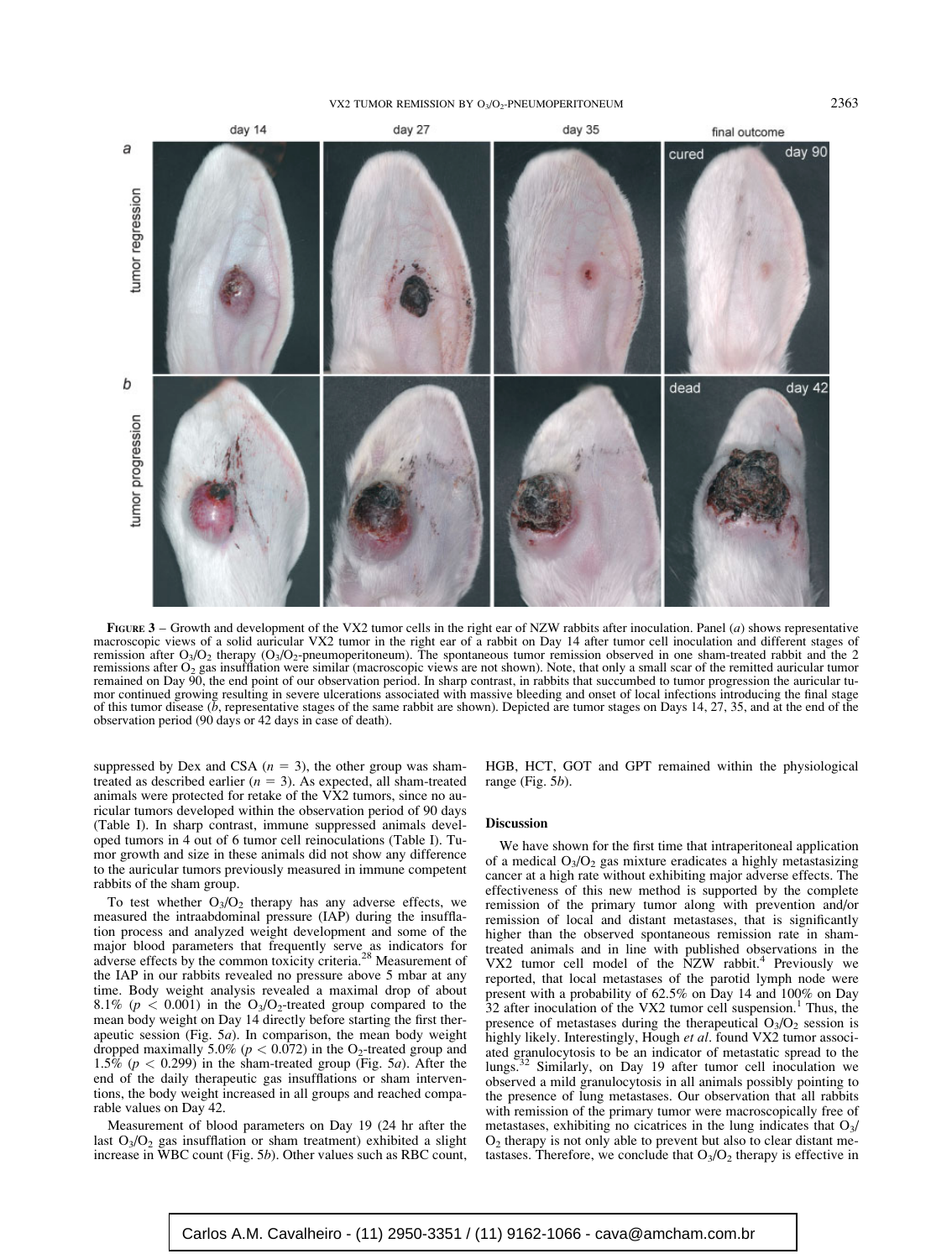2364 SCHULZ ET AL.



FIGURE  $4 - \text{VX2}$  tumor derived distant lung metastases. CT scans of the thorax showing no detectable lung metastases in a rabbit of the O<sub>3</sub>/  $O_2$ -rem group (*a*) at the end of the observation period, but reveals a huge metastasis in the lung of a rabbit on Day 32 (*b*, asterisk) that succumbed to the VX2 tumor later on. (depicted are representative CT scans of the lungs amounting to the vena pulmonalis) The lower images show macroscopic views of the complete lungs of a healthy rabbit (c) and of an animal with multiple VX2 carcinoma derived lung metastases at the pleura visceralis  $(d)$ .

| TABLE I - RETAKE RATE OF AURICULAR VX2 TUMORS |  |
|-----------------------------------------------|--|
|-----------------------------------------------|--|

| Experimental group       | Animals<br>(n) | Tumors <sup>1</sup><br>(n) | Mean tumor<br>volume $(mm3)$ |
|--------------------------|----------------|----------------------------|------------------------------|
| $O_3/O_2$ -rem + Dex/CSA |                | 4/6                        | $\frac{3,089}{<}$            |
| $O_3/O_2$ -rem + sham    |                | 0/6                        |                              |
| $Control + Dex/CSA$      |                | 1/2                        | 1,466                        |
| $Control + sham$         |                | 2D                         | 5.657                        |

Bi-auricular reimplantation of VX2 tumor cells in rabbits with complete tumor regression  $(O_3/O_2$ -rem) and subsequent treatment with  $(O_3/O_2$ -rem + Dex/CSA) or without  $(O_3/O_2$ -rem + sham) dexamethasone and cyclosporin A. The take rate of tumors measured in 2 rabbits served as a baseline control: 1 rabbit (control + Dex/CSA) received the tumor suspension for the first time and was additionally immune suppressed, whereas the second rabbit (control  $+$  sham) was not immune suppressed.

Because of the bi-auricular transplantation of VX2 cell suspension,<br>2 tumors per animal are possible.—<sup>2</sup>The mean value of less than<br>200 mm<sup>3</sup> represents the basal swelling that occurs after implantation of the VX2 tumor cell suspension. Therefore volumes measuring less than 200 mm<sup>3</sup> are considered VX2 tumor negative.

eradicating the primary as well as to protect against possible regional and distant metastases.

Development of tolerance against reimplantation of VX2 tumors points to an involvement of the immune system in tumor clearance, particularly the adaptive immune system. This assumption is also supported by the observation that perilesional injection of IL-2 resulted in regression of auricular VX2 tumors in rabbits, although at a lower efficiency  $(25.0\%)^{30}$  than found in the  $O_3/O_2$ pneumoperitoneum group (42.9%). The loss of tolerance against reimplantation of VX2 tumors after immune suppression further indicates that immunosurveillance is a key player in the eradication of VX2 tumor cells.

Numerous effector cells from the adaptive and from the innate immune system might be responsible for tumor regression. In an animal model with a mice strain that exhibits spontaneous regression/complete resistance (SR/CR) to multiple transplantable cancer cell lines,<sup>33</sup> leukocytes infiltrating the tumor site consisted of a mixture of multiple subsets of effector cells composed primarily of macrophages, polymorphnuclear cells (PMN), NK cells, and cytotoxic T lymphocytes.<sup>34</sup> Depletion or transfer of specific leuko-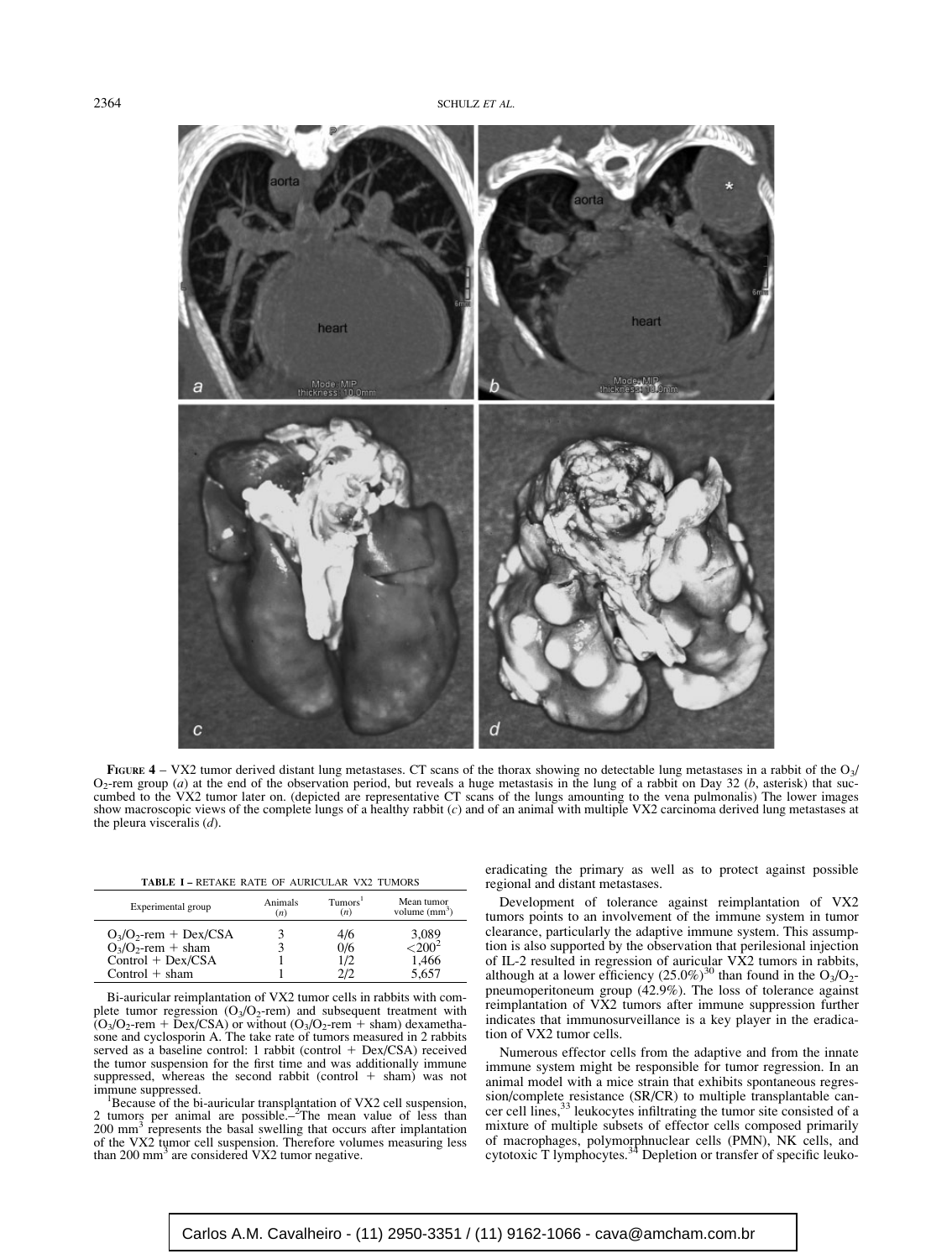

Hematological and clinical chemistry parameters

| parameter    | $O_3/O_2$<br>$(n = 14)$ |            | O <sub>2</sub><br>$(n = 13)$ |         | Sham<br>$(n = 14)$ |         | $O_3/O_2$<br>rem<br>$(n = 6)$ | reference values (44)                           |
|--------------|-------------------------|------------|------------------------------|---------|--------------------|---------|-------------------------------|-------------------------------------------------|
|              | $d$ 14                  | d 19       | $d$ 14                       | d 19    | $d$ 14             | d 19    | d 90                          |                                                 |
| WBC (total)  | 8.6                     | $11.4***$  | 8.5                          | $10.6*$ | 8.6                | 10.7    | 7.6                           | 2.5-9.8 $(10^3/\text{mm}^3)$                    |
| granulocytes | 3.4                     | $5.5***$   | 3.1                          | $4.8^*$ | 3.5                | $4.9^*$ | 1.8                           | 1.6-3.7 $(10^3/\text{mm}^3)$                    |
| lymphocytes  | 4.9                     | 5.7        | 5.3                          | 5.4     | 4.9                | 5.6"    | 5.6                           | $3.3 - 7.0$ (10 <sup>3</sup> /mm <sup>3</sup> ) |
| monocytes    | 0.2                     | 0.3"       | 0.22                         | 0.25    | 0.2                | 0.3     | 0.1                           | $0.0 - 0.4$ (10 <sup>3</sup> /mm <sup>3</sup> ) |
| <b>RBC</b>   | 5.85                    | 5.55       | 5.68                         | 5.31    | 5.64               | 5.59    | 5.91                          | 5.20-6.80 $(10^6/\text{mm}^3)$                  |
| hemoglobin   | 11.7                    | 11.6       | 12.5                         | 11.1    | 10.0               | 11.5    | 12.9                          | $9,8-14.0$ (g/dl)                               |
| HCT          | 38.4                    | 36.4       | 39.0                         | 38.9    | 35.8               | 36.1    | 40.2                          | 36.0-47.0 (%)                                   |
| creatinine   | 0.736                   | $0.863$ ** | 0.743                        | 0.935   | 0.787              | 0.800   | 0.848                         | $0.5 - 2.6$ (mg/dl)                             |
| <b>GOT</b>   | 17.39                   | 13.73      | 14.20                        | 8.94    | 15.15              | 13.72   | 29.72                         | 8.0-56 (U/I)                                    |
| <b>GPT</b>   | 34.7                    | 27.3       | 34.7                         | 21.6    | 22.9               | 21.0    | 74.9                          | 18.0-123.0 (U/I)                                |

FIGURE  $5 - (a)$  Course of mean body weight from Day 0 (at which VX2 cell suspension was inoculated) until Day 42. On Day 0 the initial body weight of each rabbit was set to 100%; changes were expressed in percentage of initial body weight. The period of the therapeutic O<sub>3</sub>/O<sub>2</sub> gas mixture insufflation is marked by a gray box. Changes in the body weight within an experimental group were calculated for each day by the Student's t test. Significant loss of body weight was found in the O<sub>3</sub>/O<sub>2</sub>-treated group (\*p < 0.05; \*\*p < 0.01) and in the O<sub>2</sub>-treated group (\*p < 0.05) compared to the mean body weight of each group on Day 14 before initiation of treatment. The body weight change in the sham group was not significant. (b) Effect of repetitive O<sub>3</sub>/O<sub>2</sub>-pneumoperitoneum on standard l taken on Day 14 postinoculation (directly before the first  $O_3/O_2$  insufflation,  $O_2$  insufflation or sham treatment) and on Day 19 post inoculation (24 hr after the last gas insufflation or sham treatment). To consider possible long-term effects of  $O<sub>3</sub>/O<sub>2</sub>$ -pneumoperitoneum, blood parameters of all  $O<sub>3</sub>/O<sub>2</sub>$ -rem animals were also measured on Day 90 representing the end of the observation period. Statistic differences between Day 14 and Day 19 in each experimental group were calculated with the paired Student's t test and statistically significant changes were marked with  $p < 0.05$ \*;  $p < 0.01$ \*\*;  $p < 0.001$ \*\*\*. Abbreviations: WBC, white blood cells; RBC, red blood cells, HCT, hematocrit; GOT, glutamic oxaloacetic transaminase; GPT, glutamic pyruvic transaminase.

cyte populations of the adaptive or the innate immune system showed, that primarily the innate immune system is involved in successful tumor regression and complete resistance against reim-<br>plantation of the tumors in SR/CR mice.<sup>34</sup> Each leukocyte subpopulation exhibits individual tumor cell killing mechanisms by the secretion of different effector molecules such as perforins, granzymes or reactive oxygen species (ROS). In the SR/CR mouse model the release of ROS by macrophages was identified as one major effector mechanism of the anticancer immune response. Therefore, production of ROS by activated macrophages and/or granulocytes could be a possible mechanism of anticancer effects induced by the insufflation of  $O_3/O_2$  gas mixture in our study. In this context, the observed mild leukocytosis including granulocytosis after the therapeutical sessions with  $O_3/O_2$  might represent activated leukocytes as potent anticancer effector cells also in the VX2 model.

A local effect of insufflated free ozone in the peritoneal cavity on auricular VX2 tumor cells seems unlikely because of its high and quick reactivity with membranes and numerous cellular biomolecules such as nucleic acids, proteins and unsaturated fatty

acids. $36,37$  Regarding the reactivity of ozone with unsaturated fatty acids that are present in cellular membranes and the chemical half life of ozone, it is of interest that free ozone in the lung is unable to penetrate a biological fluid layer thicker than  $0.1 \mu m^{38}$  Additionally, transport of free ozone via the blood route and thus the generation of ROS by free ozone at the tumor site appears not likely, because any remaining free ozone, which did not interact with unsaturated fatty acids or proteins in the serosa and penetrates the peritoneum, will at last completely react with proteins and membranes of local cells of the adventitia attached to the peritoneum. Therefore, lipid ozonation products originated from the reaction of ozone with several biomolecules<sup>39</sup> at the serosa are most likely the mediators responsible for triggering the observed antitumorigenic effects in the VX2 model. In this context, intraperitoneal insufflated  $O_3/O_2$  gas mixture might react on the arachidonic acid metabolism in the mesothelium consisting of different mesothelial cell types, which is reminiscent to the situation in the eicosanoid metabolism of human airway epithelial cells after exposure to ozone.<sup>40</sup> Several components of the prostanoid biosynthesis pathway were found to exhibit oncolytic and antimetastatic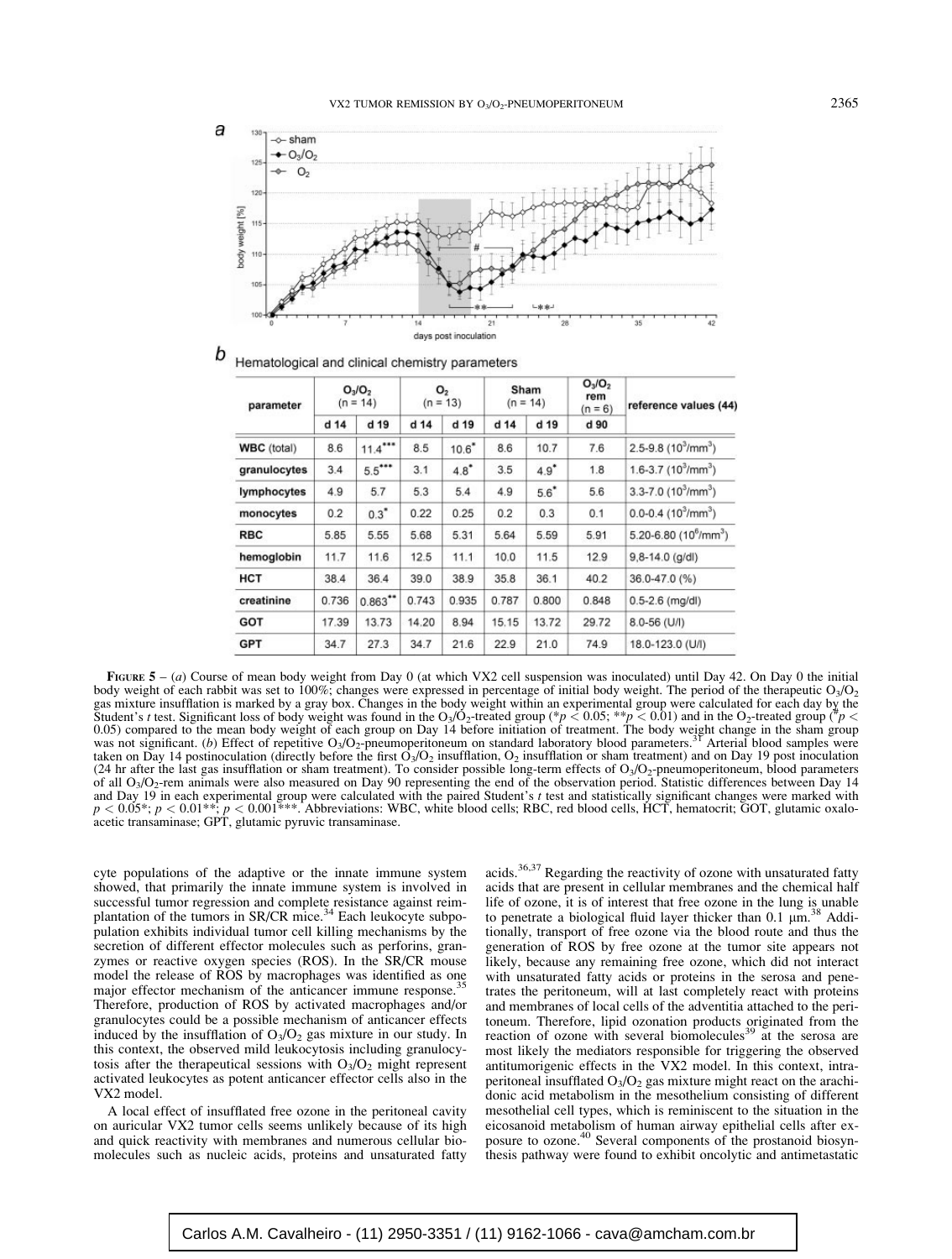effects on tumor cells and tumor progression. $41,42$  Encouraging studies are currently under way to analyze changes in the plasma levels of different arachidonic acid metabolites during the course of  $O_3/O_2$  insufflation in rabbits (unpublished data).

Since  $O_3/O_2$ -pneumoperitoneum is a new therapeutic approach it is of high importance to analyze possible adverse side effects. Acute side effects due to high IAP that might occur during the period of insufflation are unlikely, since the measured peak pressure was below 5 mbar, classified as low<br>IAP in laparoscopic surgery.<sup>43</sup> The slight and transient reduction in body weight during and shortly after the therapeutic treatment might represent a mild adverse affect (weight loss 5– 10%, Grade I) comparable to that observed in mice (weight loss up to  $14\%$ , Grade II) that had inhaled ozone.<sup>44</sup> Since no severe side effects such as sustained reduction in body weight and gas embolism, fever, diarrhea or peritonitis were observed, it appears that the  $O_3/O_2$  therapy is relatively safe. Late adverse effects of O3/O2-pneumoperitoneum treatment are rather unlikely, since 2 rabbits from a previous pilot study developed no clinical signs after more than 5 years of tumor remission (not shown).

the peritoneal cavity appears to be a highly promising new tool in the treatment of cancer. The exact mechanisms underlying the proposed enhancement of the  $O_3/O_2$ -pneumoperitoneum in immunosurveillance are still unknown. Clearly, more work is required to clarify the basal biochemical, physiological and immunological mechanisms underlying the antitumorigenic and antimetastatic effect of the  $O_3/O_2$ -pneumoperitoneum on VX2 tumors. Certainly, the effectiveness of this novel therapeutic approach—including possible yet unknown side effects—has to be proven on other tumor animal models of different tumor types before eventually entering clinical trials in humans.

Taken together, insufflation of medical  $O<sub>3</sub>/O<sub>2</sub>$  gas mixture into

## Acknowledgements

The authors thank Mrs. R. Peldszus and G. Sadowski for preparation of the VX2 tumor cell suspension and Mrs. M. Schüler for excellent photo documentation. They also thank Prof. M.B. Omary (Stanford University) for valuable comments to this manuscript. Special thanks to Ms. A. Bette and Ms. D. Schulz for helpful discussions. This study is part of the Ph.D. thesis of Mr. U. Häussler.

#### References

- 1. Dunne AA, Mandic R, Ramaswamy A, Plehn S, Schulz S, Lippert BM, Moll R, Werner JA. Lymphogenic metastatic spread of auricular VX2 carcinoma in New Zealand white rabbits. Anticancer Res 2002;22:3273–9.
- Sapundzhiev N, Dunne AA, Ramaswamy A, Werner JA. The auricular VX2 carcinoma: feasibility of complete tumor resection. Anticancer Res 2005;25:4209–14.
- 3. Shah SA, Dickson JA. Effect of hyperthermia on the immunocompetence of VX2 tumor-bearing rabbits. Cancer Res 1978;38: 3523–31.
- 4. van Es RJ, Dullens HF, van der Bilt A, Koole R, Slootweg PJ. Evaluation of the VX2 rabbit auricle carcinoma as a model for head and neck cancer in humans. J Craniomaxillofac Surg 2000;28:300–7.
- 5. Mandic R, Dunne AA, Eikelkamp N, Ramaswamy A, Schulz S, Teymoortash A, Sesterhenn A, Moll R, Werner JA. Expression of MMP-3. MMP-13, TIMP-2 and. TIMP-3 in the VX2 carcinoma of the New Zealand white rabbit. Anticancer Res 2002;22:3281–4.
- 6. Mandic R, Lieder A, Sadowski M, Peldszus R, Werner JA. Comparison of surface HLA class I levels in squamous cell carcinoma cell lines of the head and neck. Anticancer Res 2004;24:973–9.
- 7. Vora AR, Rodgers S, Parker AJ, Start R, Rees RC, Murray AK. An immunohistochemical study of altered immunomodulatory molecule expression in head and neck squamous cell carcinoma. Br J Cancer 1997;76:836–44.
- 8. Schaefer C, Kim GG, Albers A, Hoermann K, Myers EN, Whiteside TL. Characteristics of  $CD4+CD25+$  regulatory T cells in the peripheral circulation of patients with head and neck cancer. Br J Cancer 2005;92:913–20.
- 9. Morse MA, Clay TM, Mosca P, Lyerly HK. Immunoregulatory T cells in cancer immunotherapy. Expert Opin Biol Ther 2002;2:827– 34.
- 10. Curiel TJ. Tregs and rethinking cancer immunotherapy. J Clin Invest 2007;117:1167–74.
- 11. Waldmann TA. Immunotherapy: past, present and future. Nat Med 2003;9:269–77.
- 12. Dunn GP, Bruce AT, Ikeda H, Old LJ, Schreiber RD. Cancer immunoediting: from immunosurveillance to tumor escape. Nat Immunol 2002;3:991–8.
- 13. Swann JB, Smyth MJ. Immune surveillance of tumors. J Clin Invest 2007;117:1137–46.
- 14. Nabel GJ. Genetic, cellular and immune approaches to disease ther-apy: past and future. Nat Med 2004;10:135–41.
- 15. Young MR. Trials and tribulations of immunotherapy as a treatment option for patients with squamous cell carcinoma of the head and neck. Cancer Immunol Immunother 2004;53:375–82.
- 16. Bhardwaj N. Harnessing the immune system to treat cancer. J Clin Invest 2007;117:1130–6.
- 17. Lin WW, Karin M. A cytokine-mediated link between innate immunity, inflammation, and cancer. J Clin Invest 2007;117:1175–83.
- 18. Babior BM, Takeuchi C, Ruedi J, Gutierrez A, Wentworth P Jr. Investigating antibody-catalyzed ozone generation by human neutrophils. Proc Natl Acad Sci USA 2003;100:3031–4.
- 19. Pryor WA, Houk KN, Foote CS, Fukuto JM, Ignarro LJ, Squadrito GL, Davies KJ. Free radical biology and medicine: it's a gas, man! Am J Physiol Regul Integr Comp Physiol 2006;291:R491–R511.
- 20. Bhalla DK. Ozone-induced lung inflammation and mucosal barrier disruption: toxicology, mechanisms, and implications. J Toxicol Environ Health B Crit Rev 1999;2:31–86.
- 21. Menzel DB. Ozone: an overview of its toxicity in man and animals. J Toxicol Environ Health 1984;13:183–204.
- 22. Schulz S, Rodriguez ZZ, Mutters R, Menendez S, Bette M. Repetitive pneumoperitoneum with ozonized oxygen as a preventive in lethal polymicrobial sepsis in rats. Eur Surg Res 2003;35:26–34.
- 23. Wentworth P, Jr, McDunn JE, Wentworth AD, Takeuchi C, Nieva J, Jones T, Bautista C, Ruedi JM, Gutierrez A, Janda KD, Babior BM, Eschenmoser A, et al. Evidence for antibody-catalyzed ozone formation in bacterial killing and inflammation. Science 2002;298: 2195–9.
- 24. Brinkman R, Lamberts HB. Ozone as a possible radiomimetic gas. Nature 1958;181:1202–3.
- 25. Sweet F, Kao MS, Lee SC, Hagar WL, Sweet WE. Ozone selectively inhibits growth of human cancer cells. Science 1980;209:931–3.
- 26. van Es RJ, Franssen O, Dullens HF, Bernsen MR, Bosman F, Hennink WE, Slootweg PJ. The VX2 carcinoma in the rabbit auricle as an experimental model for intra-arterial embolization of head and neck squamous cell carcinoma with dextran microspheres. Lab Anim 1999;33:175–84.
- 27. Canadian Council on Animal Care. CCAC guidelines on: choosing an appropriate endpoint in experiments using animals for research, teaching and testing. Ottawa, ON, Canada: Canadian Council on Animal Care, 1998.
- 28. DCTD, NCI, NIH, DHHS. Common Terminology Criteria for Adverse Events v3.0 (CTCAE): Cancer Therapy Evaluation Program, 2006.
- 29. Kim WS, Im JG, Chung EC, Han MH, Han JK, Han MC, Ham EK. Hematogeneous pulmonary metastasis. An experimental study using VX-2 carcinoma in rabbits. Acta Radiol 1993;34:581–5.
- 30. van Es RJ, Baselmans AH, Koten JW, Van Dijk JE, Koole R, Den Otter W. Perilesional IL-2 treatment of a VX2 head-and-neck cancer model can induce a systemic anti-tumour activity. Anticancer Res 2000;20:4163–70.
- 31. Suckow MA, Douglas FA. The laboratory rabbited. Boca Raton, New York: CRC Press, 1997.
- 32. Hough AJ, Jr, Hubbard WC, Oates JA. VX2 carcinoma, pulmonary metastases, and neutrophilic leukocytosis. Possible animal model of tumor-associated granulocytosis. Am J Pathol 1983;112: 231–7.
- 33. Cui Z, Willingham MC, Hicks AM, Alexander-Miller MA, Howard TD, Hawkins GA, Miller MS, Weir HM, Du W, DeLong CJ. Spontaneous regression of advanced cancer: identification of a unique genetically determined, age-dependent trait in mice. Proc Natl Acad Sci USA 2003;100:6682–7.
- 34. Hicks AM, Riedlinger G, Willingham MC, Alexander-Miller MA, Von Kap-Herr C, Pettenati MJ, Sanders AM, Weir HM, Du W, Kim J, Simpson AJ, Old LJ, et al. Transferable anticancer innate immunity in spontaneous regression/complete resistance mice. Proc Natl Acad Sci USA 2006;103:7753–8.
- 35. Hicks AM, Willingham MC, Du W, Pang CS, Old LJ, Cui Z. Effector mechanisms of the anti-cancer immune responses of macrophages in SR/CR mice. Cancer Immun 2006;6:11.